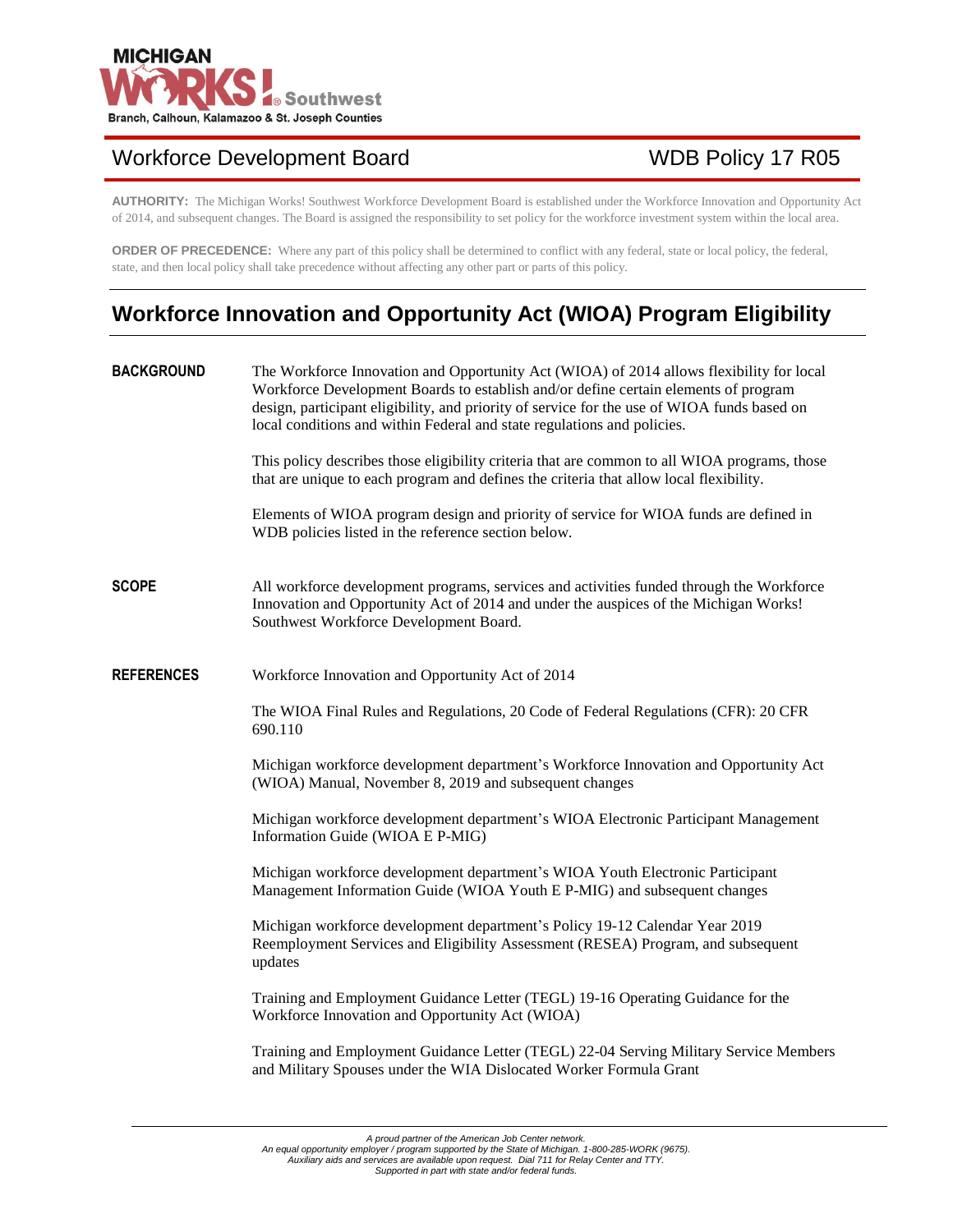WDB Policy 01 and subsequent revisions - Program Design for Workforce Innovation and Opportunity Act (WIOA) and Employment Services (ES)

WDB Policy 07 and subsequent revisions - Workforce Innovation and Opportunity Act (WIOA) Priority of Service

WDB Policy 28 and subsequent revisions - Priority of Services to Veterans

WDB Policy 32 and subsequent revisions - Selective Service

**DEFINITIONS** *Basic Skills Deficiency* - includes individuals who meet the following criteria: Youth who have English reading, writing, or computing skills at or below the  $8<sup>th</sup>$  grade level on a generally accepted standardized test.

#### **OR**

A youth or adult who is unable to compute or solve problems, read, write or speak English at a level necessary to function on the job, or in the individual's family or in society. Locally defined this definition will include those who score below the 8<sup>th</sup> grade level on a generally accepted standardized test, individuals who have lost employment due to their inability to read, write, compute or speak English at a level required by the employer, or those who have been unable to pass pre-employment assessments due to their inability to read, write, compute or speak English at a level that met the employer's requirements.

*Low Income* - is a statutory definition and includes individuals whose personal and or family circumstances place them in one of the following categories:

- a. Receives, or is a member of a family that during the past six months, received assistance through the Supplemental Nutrition Assistance Program (food stamps), Temporary Assistance to Needy Families (TANF), Refugee Assistance, Supplemental Security Income (SSI), or state or local income based public assistance.
- b. Receives an income or is a member of a family whose total family income for the six-month period prior to application that, in relation to family size, does not exceed the higher of the poverty level (for the equivalent period of time) or 70% of the lower living standard income level (LLSIL). The Michigan Works! Southwest area will use the poverty level guidelines for Metropolitan Areas issued and updated annually by the U.S. Department of Health and Human Services. These updated guidelines will be included in the State of Michigan workforce development department's WIOA Electronic Participant Management Information Guide (E P-MIG).
- c. Qualifies as a homeless individual.
- d. Is a youth who receives or is eligible to receive free or reduced-price lunch through the federal school lunch act.
- e. Is a foster child on whose behalf state or local government payments are made.
- f. Is an individual with a disability whose own income meets the income requirements for a family size of one but who is a member of a family whose income does not meet such requirements.

*Responsible Adult* - is defined as a parent; a court or other legally appointed guardian; or other responsible adult that includes a relative with whom the youth lives, a representative of an agency or organization that provides support service to the youth and is aware of the youth's circumstances, or a representative of an agency or organization who is in a position to know the youth's circumstances (i.e., in the event a parent/guardian signature cannot be obtained) including, but not limited to, foster parents, probation officers, or a school official.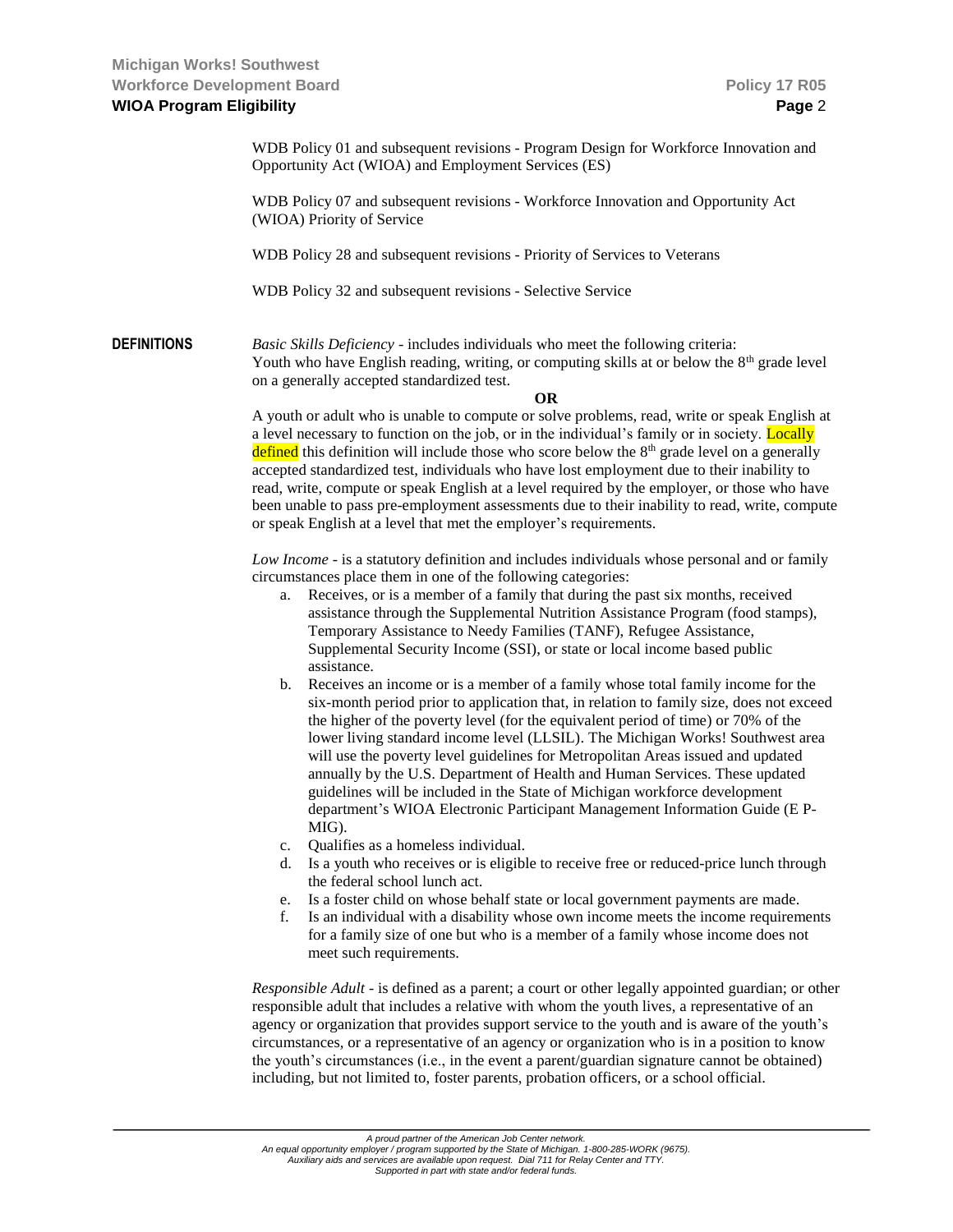*Self-Sufficiency* for services where income is an eligibility criterion, the locally-defined definition for self-sufficiency is income, based on family size, of at least 150% of Metropolitan Area poverty guidelines. For services where dislocation from employment is an eligibility criterion, the locally-defined definition for self-sufficiency is defined as wages that are at least 80% of their wage at the time of dislocation.

*Substantial/Mass Layoff* - is any reduction in a workforce including those who have received a layoff notice, which is not the result of a plant closing and which result in an employment loss at a single site of employment during any 30-day period for:

- a. at least 33% of the employees; AND
- b. at least 50 employees; OR
- c. at least 500 employees.
- d. Employees regularly working less than 20 hours per week are excluded from the worker populations described in a. through c. above.

*Suitability* - the individual is able to honor commitments, demonstrates positive attendance and timeliness, is interested in personal growth, has a transportation plan, if needed has a childcare plan, is willing and able to work to address personal issues that may affect program participation/completion, is willing to develop a realistic plan of action for education/training and employment and is willing to be open minded to new ideas and concepts.

**POLICY**

- I. Eligibility Requirements for All WIOA Funded Programs
	- A. All individuals applying for individualized career and/or training services funded by WIOA must participate in an eligibility determination process and be willing and able to supply supporting documentation.
	- B. Federal and state regulations and policies will be used to determine acceptable documentation to validate eligibility criteria.
		- 1. The Michigan workforce development department's WIOA Manual specifically outlines the criteria and acceptable documentation that will be used to determine eligibility.
			- a. Section II of this policy further defines criteria common to the WIOA Adult, Youth, and Dislocated Worker eligibility.
			- b. Section III of this policy further defines WIOA Adult eligibility.
			- c. Section IV of this policy further defines WIOA Dislocated Worker eligibility.
			- d. Section V of this policy further defines WIOA Youth eligibility.
	- C. All subrecipients / service providers contracted to administer WIOA funds will establish written policies and procedures for eligibility determination that include:
		- 1. How the required forms of documentation are communicated to applicants.
		- 2. The requirement for a "responsible adult signature" on application and intake paperwork for minors applying for the WIOA Youth Program.
		- 3. An internal review procedure for the eligibility determination process.
	- D. WIOA individualized career and training services for adults are targeted to individuals who are recipients of public assistance, low income and/or basic skills deficient. These services are typically provided to individuals who are unemployed; however, may also be provided to individuals who are employed but not selfsufficient (underemployed).
	- E. In addition to meeting the Federal and State eligibility criteria and the local priority for WIOA activities and services, access to services is also based on factors, including:
		- 1. Suitability for program services and activities,
		- 2. Has or is willing to establish career goals that are consistent with local occupational demand (also see Section VI.A.2. & 3. of this policy), and

*A proud partner of the American Job Center network.*

*An equal opportunity employer / program supported by the State of Michigan. 1-800-285-WORK (9675). Auxiliary aids and services are available upon request. Dial 711 for Relay Center and TTY.*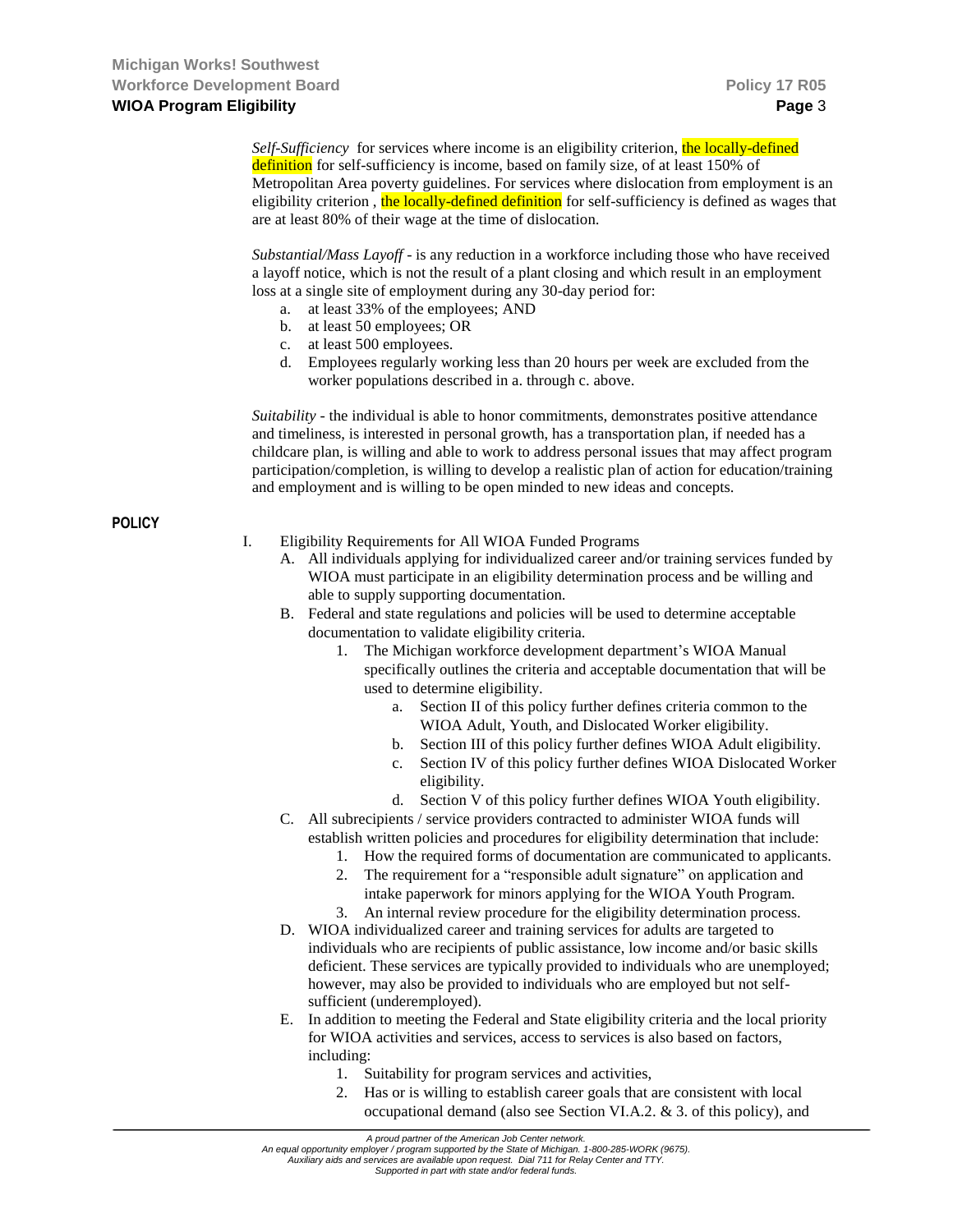- 3. Local funding, service capacity, and resources are available to assist the individual to meet their employment goals.
- F. Individuals who do not meet the eligibility requirements for WIOA funded training and/or individualized career services will be notified in writing of their status and referred to career services open to the general public through the Michigan Works! system and other community agencies and services. This includes individuals who are unable to document their authorization to work in the U.S.
- G. Only those individuals who meet the required eligibility criteria will be served with WIOA funds. Services provided to non-eligible individuals may result in disallowed costs for the subrecipient authorizing the services.
- H. Once determined to be eligible and after completing the necessary intake process and paperwork, the individual is enrolled in the appropriate WIOA activity and becomes a WIOA participant. All documentation used to support eligibility determination must be retained on file.
- I. Eligibility determination and documentation will be reviewed by the Michigan Works! Southwest Administrative staff using a quarterly eligibility monitoring process and also as part of the annual program monitoring.
- J. The Michigan Works! Southwest Agency may adjust the eligibility requirements in response to the specific stipulations of special funding allocations such as National Emergency Grants.
- II. Eligibility Criteria Common to the WIOA Adult, Youth, and Dislocated Worker Programs
	- A. There are three (3) criteria that must be validated for applicants to all programs:
		- 1. Authorization to work in the United States
		- 2. Age/date of birth
		- 3. Selective Service registration, as applicable. Applicants, 26 years of age or older, who were required to register for Selective Service but failed to comply with this requirement may request a local determination of whether their failure to register was knowing and willful (see WDB Policy 32 and subsequent revisions - Selective Service Registration).
	- B. Once eligibility in these three areas has been validated, then the established criteria for the specific WIOA activities and services - Adult, Youth, or Dislocated Worker must be validated.
	- C. Across all titles, the WIOA focuses on serving individuals with barriers to employment, as defined in WIOA, and seeks to ensure access to quality services for these populations. Thus, a dislocated worker could receive priority of service if they also present one of the barriers to employment. Individuals with barriers to employment include individuals in one or more of the following categories:
		- 1. Displaced homemakers
		- 2. Low-income individuals
		- 3. Indians, Alaska natives, and native Hawaiians
		- 4. Individuals with disabilities
		- 5. Older individuals (ages 55 and older)
		- 6. Ex-offenders
		- 7. Homeless individuals
		- 8. Youth who are in or have aged out of the foster care system
		- 9. Individuals who are English language learners, individuals who have low levels of literacy, and individuals facing substantial cultural barriers
		- 10. Eligible migrant and seasonal farm workers
		- 11. Individuals with two years of exhausting lifetime eligibility under Temporary Assistance for Needy Families (TANF) (Part A of Title IV of the Social Security Act)
		- 12. Single parents (including single pregnant women)

*An equal opportunity employer / program supported by the State of Michigan. 1-800-285-WORK (9675). Auxiliary aids and services are available upon request. Dial 711 for Relay Center and TTY.*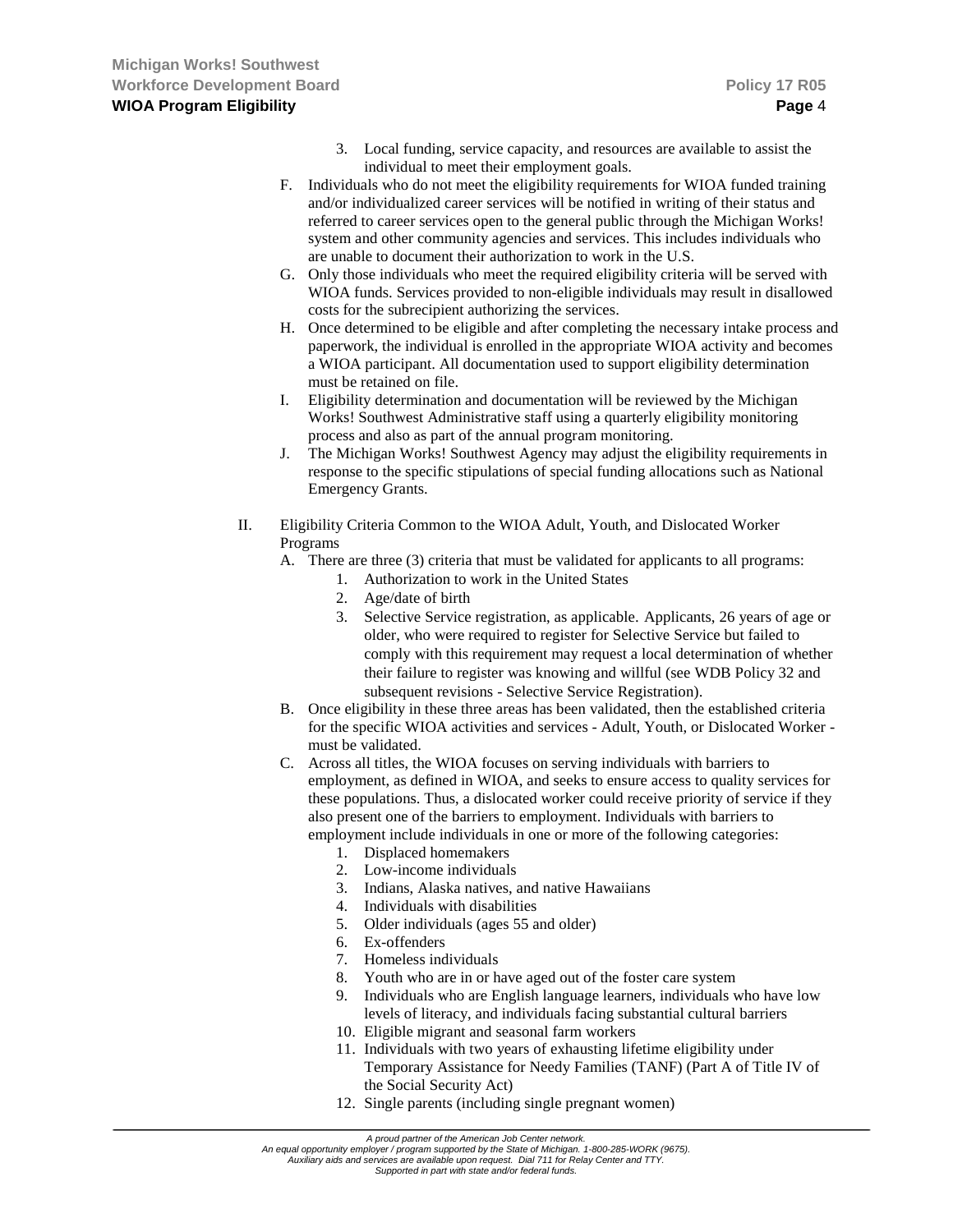- 13. Long-term unemployed individuals
- 14. Other groups as determined by the local area
- III. Eligibility Criteria Specific to WIOA Adult Services (Also see the WIOA Manual WIOA Adult Eligibility Flowchart)
	- A. Individuals applying for individualized career and/or training services using WIOA Adult funds must provide documentation to validate either their status as a recipient of public assistance, an individual defined as low income and/or based on standardized testing results be identified as basic skills deficient, or another barrier to employment listed under Section II.C. of this policy. Also see WDB Policy 07 and subsequent revisions - WIOA Priority of Services.
- IV. Eligibility Criteria Specific to WIOA Dislocated Worker Services (Also see the WIOA Manual – WIOA Dislocated Worker Eligibility Flowchart) The applicant must be able to document that they meet one of the following five criteria (A through E):
	- A. The individual has been terminated or laid off, or who has received a notice of termination or layoff from employment, **AND**
		- 1. Is eligible for or has exhausted entitlement to unemployment compensation; **OR**
		- 2. Has been employed for a duration sufficient to demonstrate, to the appropriate entity at a One-Stop center, attachment to the workforce, but is not eligible for unemployment compensation due to insufficient earnings or having performed services for an employer that were not covered under state unemployment compensation law.
			- a. Attachment to the workforce is locally defined as continuous employment, averaging 20 hours per week or more, for a minimum of 180 days,
		- 3. **AND** is unlikely to return to a previous industry or occupation.
			- This criteria will be validated using local Labor Market Information (LMI) on the rate of job growth or decline for the specific industry or occupation, the lack of job offers for comparable positions in the last 60 days, the lack of availability of comparable positions on the Pure Michigan Talent Connect (PMTC) system or other job posting sites or sources, or the individual is medically unable to return to their previous industry or occupation.
			- b. See Section VI.A.2. & 3. of this policy for additional information regarding labor market demand.
			- c. Other forms of validation for this criterion may be used but must be approved by Michigan Works! Southwest Administrative staff prior to enrolling the individual.
			- d. Veterans may be eligible as Dislocated Workers, with their military service acting as their job location because the unlikely to return to work criteria is automatic.
	- B. Has been terminated or laid off, or has received a notice of termination or layoff, from employment as a result of any permanent closure or any substantial layoff at a plant, facility, or enterprise;
		- **OR**

Is employed at a facility at which the employer has made a general announcement that such facility will close within 180 days;

### **OR**

Is employed at a facility at which the employer has made a general announcement that such facility will close with no date given. Note: In this instance, only services available to the general public may be provided.

*An equal opportunity employer / program supported by the State of Michigan. 1-800-285-WORK (9675). Auxiliary aids and services are available upon request. Dial 711 for Relay Center and TTY.*

*A proud partner of the American Job Center network.*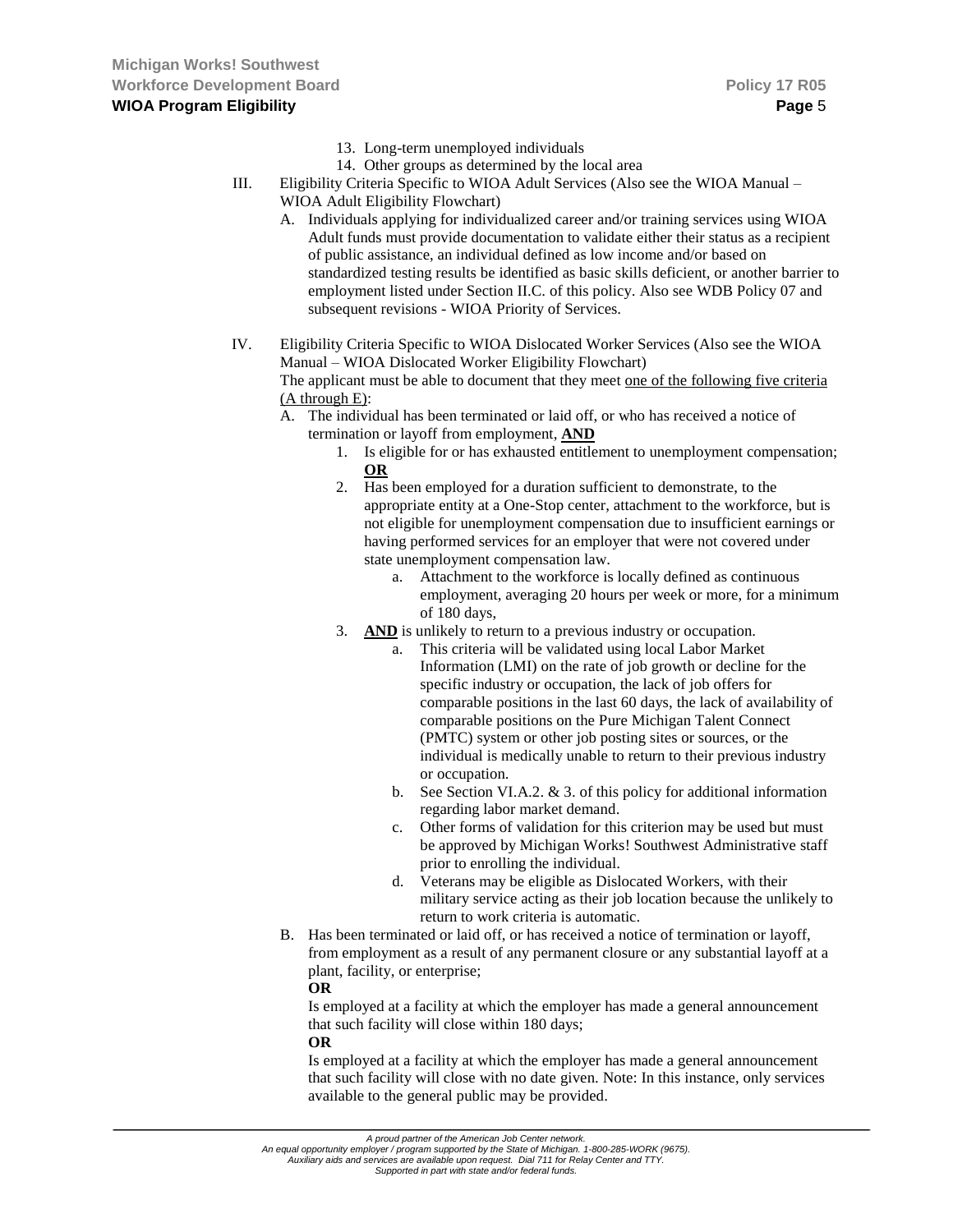**NOTE:** When no date is given, only services other than Career Services, Training Services, and Supportive Services may be provided.

- C. Was self-employed (including employment as a farmer, a rancher, or a fisherman) but is unemployed as a result of general economic conditions in the community in which the individual resides or because of natural disasters;
- D. Is a displaced homemaker;
	- 1. A displaced homemaker is defined as an individual who has been providing unpaid services to family members in the home and who has been dependent on the income of another family member but is no longer supported by that income;

```
OR
```
- 2. Is the spouse of a member of the Armed Forces on active duty and who has experienced a loss of employment as a direct result of relocation to accommodate a permanent change in duty station of such member **OR**
- 3. Is the spouse of a member of the Armed Forces on active duty and whose family income is significantly reduced because of a deployment, a call or order to active duty pursuant to a provision of law, a permanent change of station, or the service-connected death or disability of the member **AND**
- 4. Is unemployed or underemployed and is experiencing difficulty in obtaining or upgrading employment.
- E. The individual has been identified as eligible for the State's Worker Profiling and Reemployment Services and Eligibility Assessment (RESEA) Program
- V. Eligibility Criteria Specific to WIOA Youth Services (Also see the WIOA Manual WIOA Youth Eligibility Flowchart)
	- A. Individuals served with WIOA Youth funds must be able to document their school status as either In-School or Out-of-School at the time of application as well as meeting the other eligibility documentation requirements for the category of their application.
	- B. An Out-of-school youth (OSY) is defined as an individual who is:
		- 1. Not attending any school (as defined by State law);
		- 2. Not younger than age 16 or older than age 24 at time of enrollment; and
		- 3. Has one or more of the following barriers to education and/or employment:
			- a. A school dropout;
			- b. A youth who is within the age of compulsory school attendance, but has not attended school for at least the most recent complete school year calendar quarter;
			- c. A recipient of a secondary school diploma or its recognized equivalent and is a low-income individual who is either basic skill deficient or an English language learner;
			- d. An offender, i.e. is subject to the juvenile or adult justice system;
			- e. A homeless individual, a homeless child or youth, or a runaway;
			- f. An individual in foster care or who has aged-out the foster care system or who has attained 16 years of age and left foster care for kinship guardianship or adoption, a child eligible for assistance under sec. 477 of the Social Security Act (42 U.S.C. 677), or in an out-of-home placement;
			- g. An individual who is pregnant or parenting;
			- h. An individual with a disability; or
			- i. A low-income individual who requires additional assistance to enter or complete an educational program or to secure or hold employment.

*An equal opportunity employer / program supported by the State of Michigan. 1-800-285-WORK (9675). Auxiliary aids and services are available upon request. Dial 711 for Relay Center and TTY.*

*A proud partner of the American Job Center network.*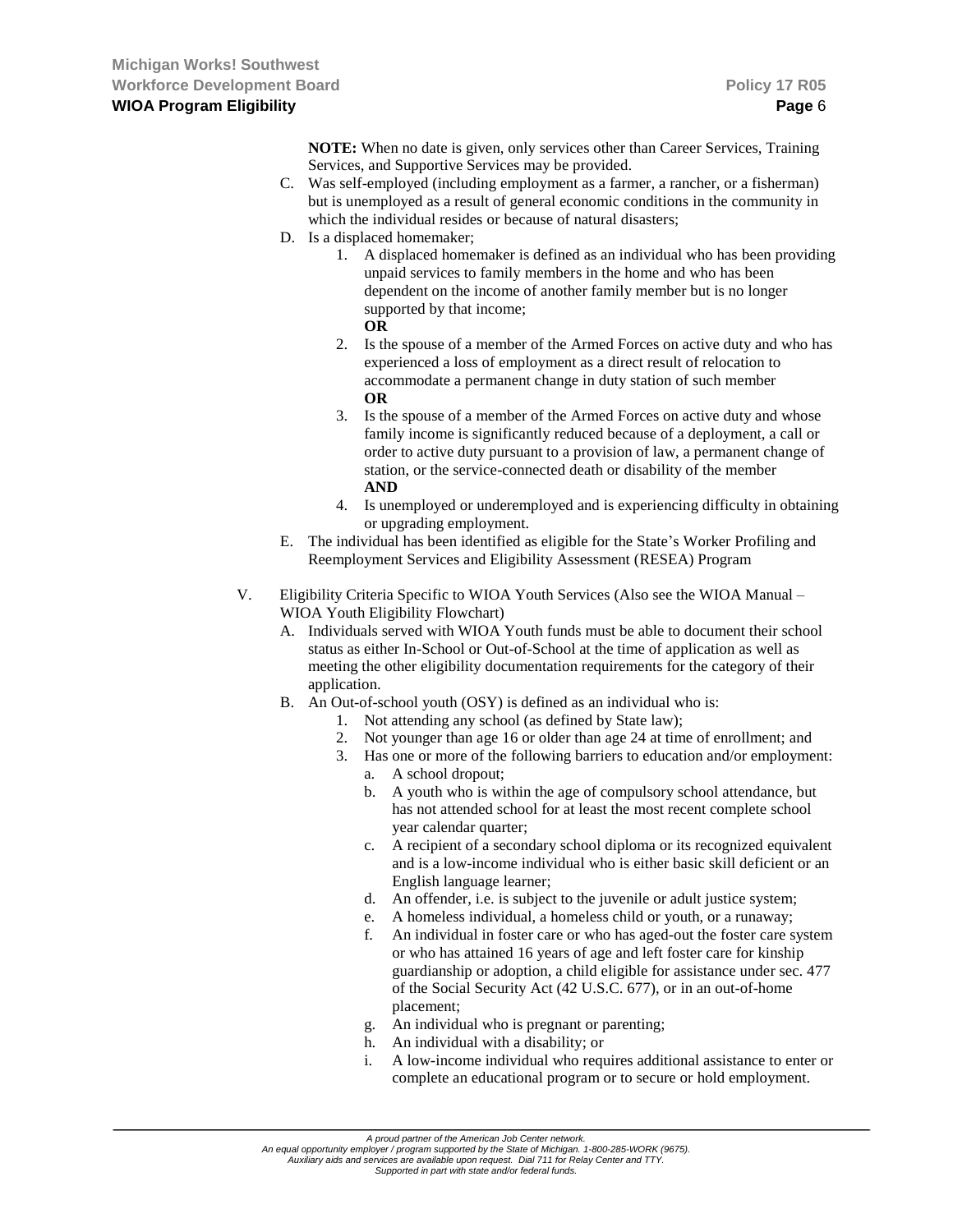- C. An In-school youth (ISY) is defined as an individual who is:
	- 1. Attending school (as defined by State law), including secondary and postsecondary school;
	- 2. Not younger than age 14 or (unless an individual with a disability who is attending school under State law) older than age 21 at time of enrollment;
	- 3. A low-income individual;

AND

- 4. Has one or more of the following barriers to education and/or employment:
	- a. Basic skills deficient;
	- b. An English language learner;
	- c. An offender;
	- d. A homeless individual, a homeless child or youth, or a runaway;
	- e. An individual in foster care or who has aged out of the foster care system or who has attained 16 years of age and left foster care for kinship guardianship or adoption, a child eligible for assistance under sec. 477 of the Social Security Act (42 U.S.C. 677), or is in an out-ofhome placement;
	- f. An individual who is pregnant or parenting;
	- g. An individual with a disability; or
	- h. An individual who requires additional assistance to complete an educational program or to secure and hold employment.
- D. An individual who requires additional assistance ("needs special assistance") to complete an educational program or to secure and hold employment is **defined** locally as a youth who:
	- 1. faces one or more of the following barriers: referred to or being treated for a substance abuse problem, has frequent suspensions from school (5 or more times) or has been expelled from school, poor academic performance (GPA < 1.5), repeated at least one secondary grade or is one year over age for their grade, behind in school credits, an emancipated youth, have court/agency referrals mandating school attendance, have experienced recent traumatic events, is a victim of abuse or lives in an abusive environment as documented by school official or other qualified professional, has never held a job, or lacks a significant work history (not held any one job more than 3 months and/or less than 1 year total work history).
	- 2. Intake staff will document the barrier(s) that identify the youth as "needs special assistance" based on information gathered during the intake process.
- E. Based on federally required limits, no more than 5% of ISY enrolled during a WIOA program year may have as a sole barrier "requires additional assistance to complete an educational program or to secure and hold employment." Subrecipients shall be required to contact the MWSW Administration Monitor prior to enrolling any ISY who meet these criteria.
- VI. Eligibility Criteria for WIOA Funded Training Services
	- A. Prior to approving WIOA funded training services, program staff shall be required to document the following additional eligibility criteria:
		- 1. Staff from a WIOA program or One-Stop partner has determined after an interview, evaluation or assessment and career planning that:
			- a. the individual is unlikely or unable to obtain or retain employment that leads to economic self-sufficiency or higher wages than those from previous employment; or
			- b. is in need of training services to obtain or retain employment leading to economic self-sufficiency or a higher wage than those from previous employment; and

*An equal opportunity employer / program supported by the State of Michigan. 1-800-285-WORK (9675). Auxiliary aids and services are available upon request. Dial 711 for Relay Center and TTY.*

*A proud partner of the American Job Center network.*